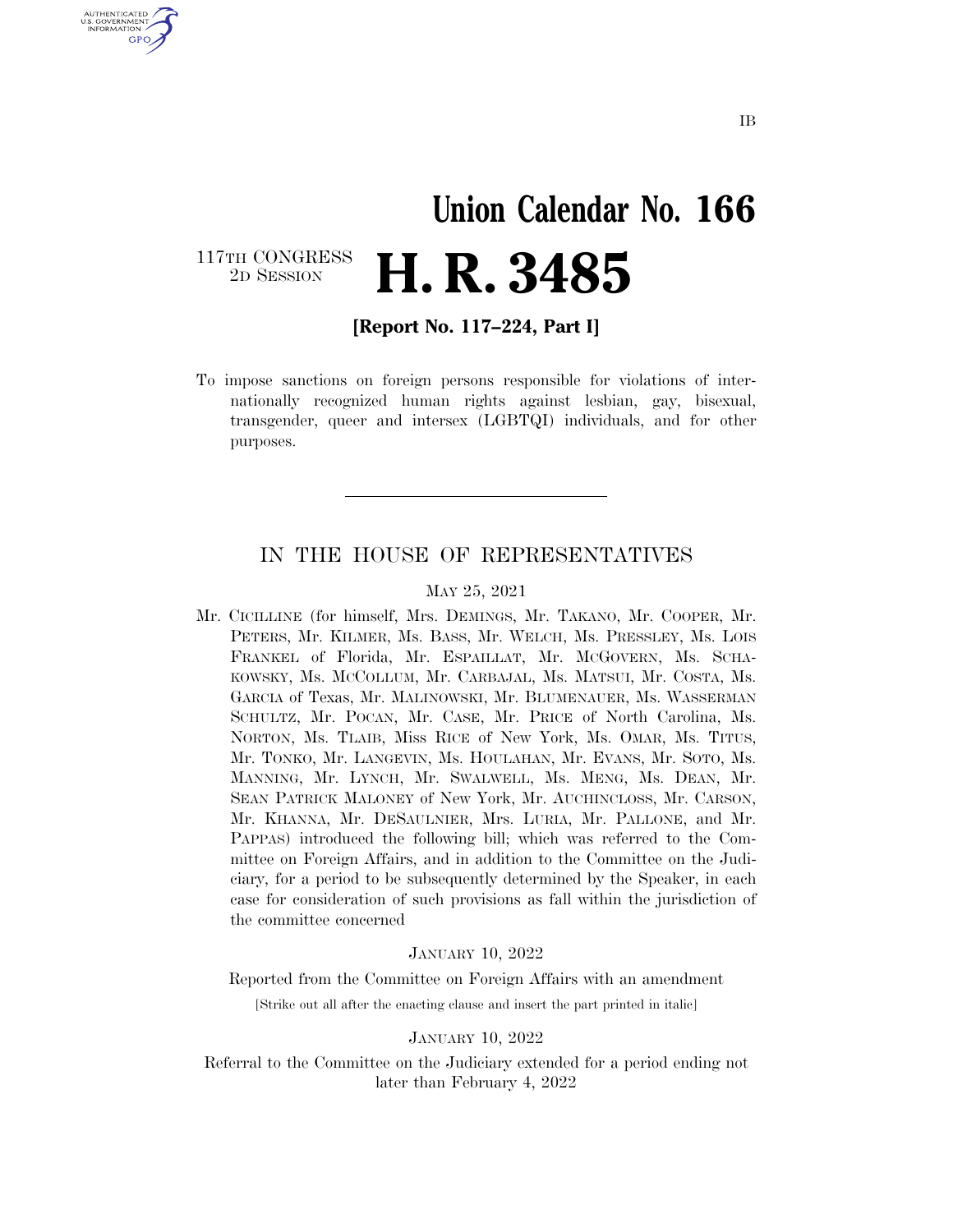#### JANUARY 21, 2022

Additional sponsors: Mr. FITZPATRICK, Ms. WILLIAMS of Georgia, Mr. MEEKS, Mr. VARGAS, Mr. SCHNEIDER, Mrs. WATSON COLEMAN, Mr. DANNY K. DAVIS of Illinois, Mr. STANTON, Ms. ROYBAL-ALLARD, Mr. QUIGLEY, Ms. BONAMICI, Ms. CLARK of Massachusetts, Mr. GOTTHEIMER, Ms. SPEIER, Mr. JOHNSON of Georgia, Ms. WILD, Mr. SIRES, Mr. LARSON of Connecticut, Mr. KIND, Mr. KEATING, Mr. LIEU, Mr. SHERMAN, Mr. CASTRO of Texas, Mr. PAYNE, Ms. DAVIDS of Kansas, Ms. CHU, Mrs. CAROLYN B. MALONEY of New York, and Ms. LEGER FERNANDEZ

#### JANUARY 21, 2022

Committee on the Judiciary discharged; committed to the Committee of the Whole House on the State of the Union and ordered to be printed

[For text of introduced bill, see copy of bill as introduced on May 25, 2021]

### **A BILL**

To impose sanctions on foreign persons responsible for violations of internationally recognized human rights against lesbian, gay, bisexual, transgender, queer and intersex (LGBTQI) individuals, and for other purposes.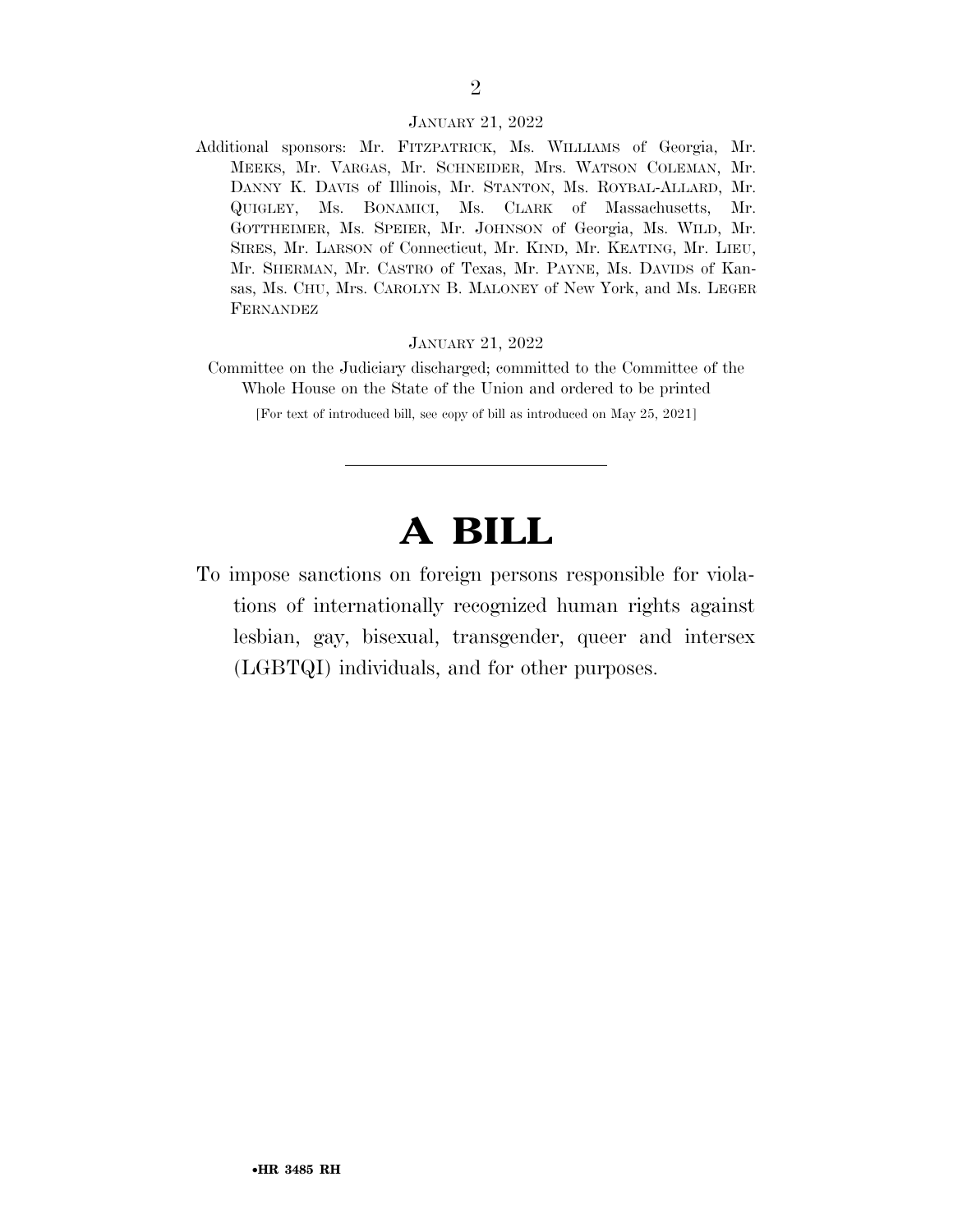| $\mathbf{1}$   | Be it enacted by the Senate and House of Representa-         |
|----------------|--------------------------------------------------------------|
| 2              | tives of the United States of America in Congress assembled, |
| 3              | <b>SECTION 1. SHORT TITLE.</b>                               |
| $\overline{4}$ | This Act may be cited as the "Global Respect Act".           |
| 5              | <b>SEC. 2. FINDINGS.</b>                                     |
| 6              | Congress finds the following:                                |
| 7              | $(1)$ The dignity, freedom, and equality of all              |
| 8              | human beings are fundamental to a thriving global            |
| 9              | <i>community.</i>                                            |
| 10             | $(2)$ The rights to life, liberty, and security of the       |
| 11             | person, the right to privacy, and the right to freedom       |
| 12             | of expression and association are fundamental human          |
| 13             | rights.                                                      |
| 14             | $(3)$ An alarming trend of violence directed at              |
| 15             | LGBTQI individuals around the world continues.               |
| 16             | (4) Approximately one-third of all countries have            |
| 17             | laws criminalizing consensual same-sex relations, and        |
| 18             | many have enacted policies or laws that would fur-           |
| 19             | ther target LGBTQI individuals.                              |
| 20             | (5) Every year thousands of individuals around               |
| 21             | the world are targeted for harassment, attack, arrest,       |
| 22             | and murder on the basis of their sexual orientation          |
| 23             | or gender identity.                                          |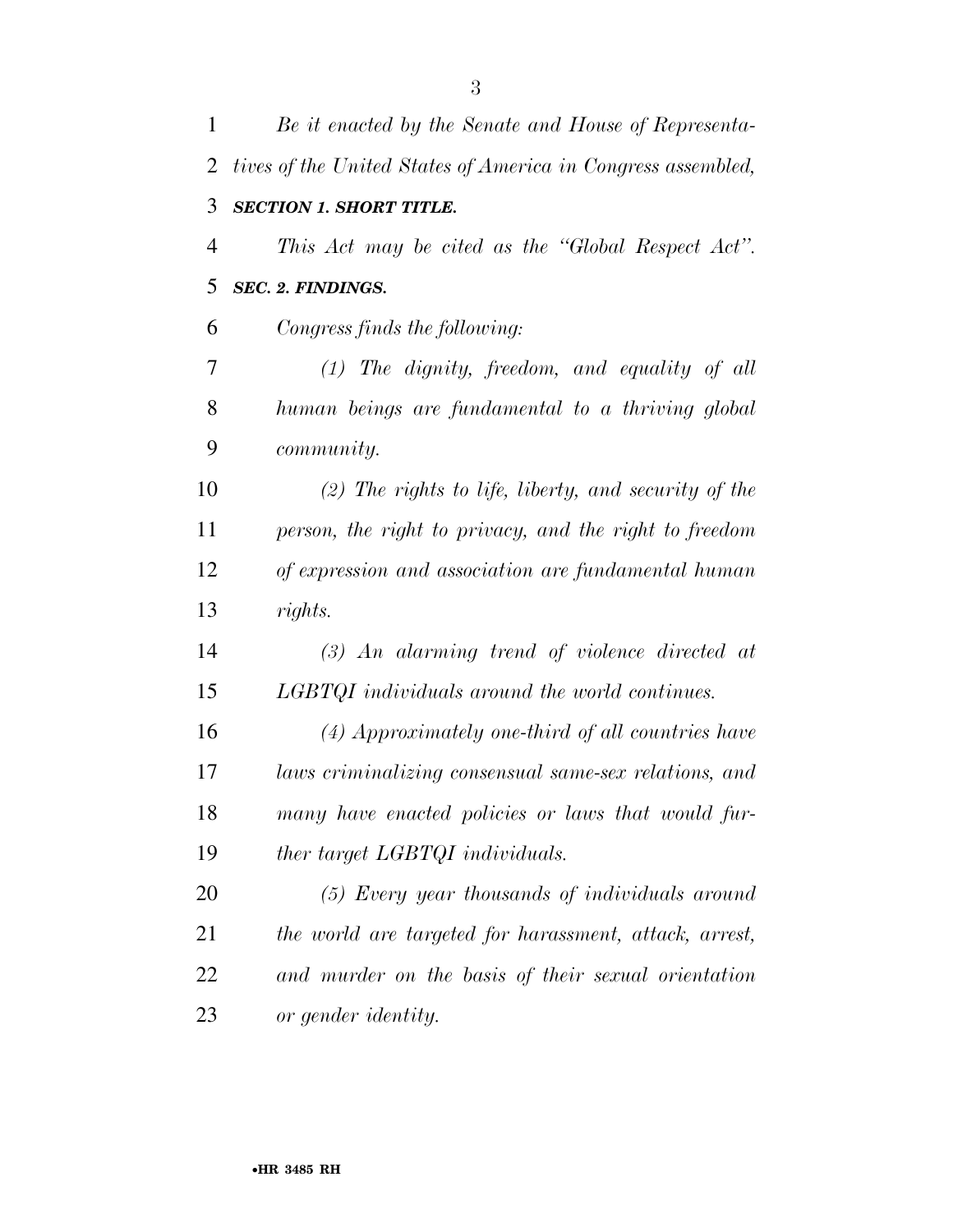*(6) Those who commit crimes against LGBTQI individuals often do so with impunity, and are not held accountable for their crimes. (7) In many instances police, prison, military, and civilian government authorities have been di- rectly complicit in abuses aimed at LGBTQI citizens, including arbitrary arrest, torture, and sexual abuse. (8) Celebrations of LGBTQI individuals and communities, such as film festivals, Pride events, and demonstrations are often forced underground due to inaction on the part of, or harassment by, local law enforcement and government officials, in violation of* 

 *(9) Laws criminalizing consensual same-sex re- lations severely hinder access to HIV/AIDS treatment, information, and preventive measures for LGBTQI individuals and families.* 

*freedoms of assembly and expression.* 

 *(10) Many countries are making positive devel- opments in the protection of the basic human rights of LGBTQI individuals.* 

 *SEC. 3. SANCTIONS ON INDIVIDUALS RESPONSIBLE FOR VIOLATIONS OF HUMAN RIGHTS AGAINST LGBTQI PEOPLE.* 

 *(a) IN GENERAL.—Not later than 180 days after the date of the enactment of this Act and biannually thereafter,*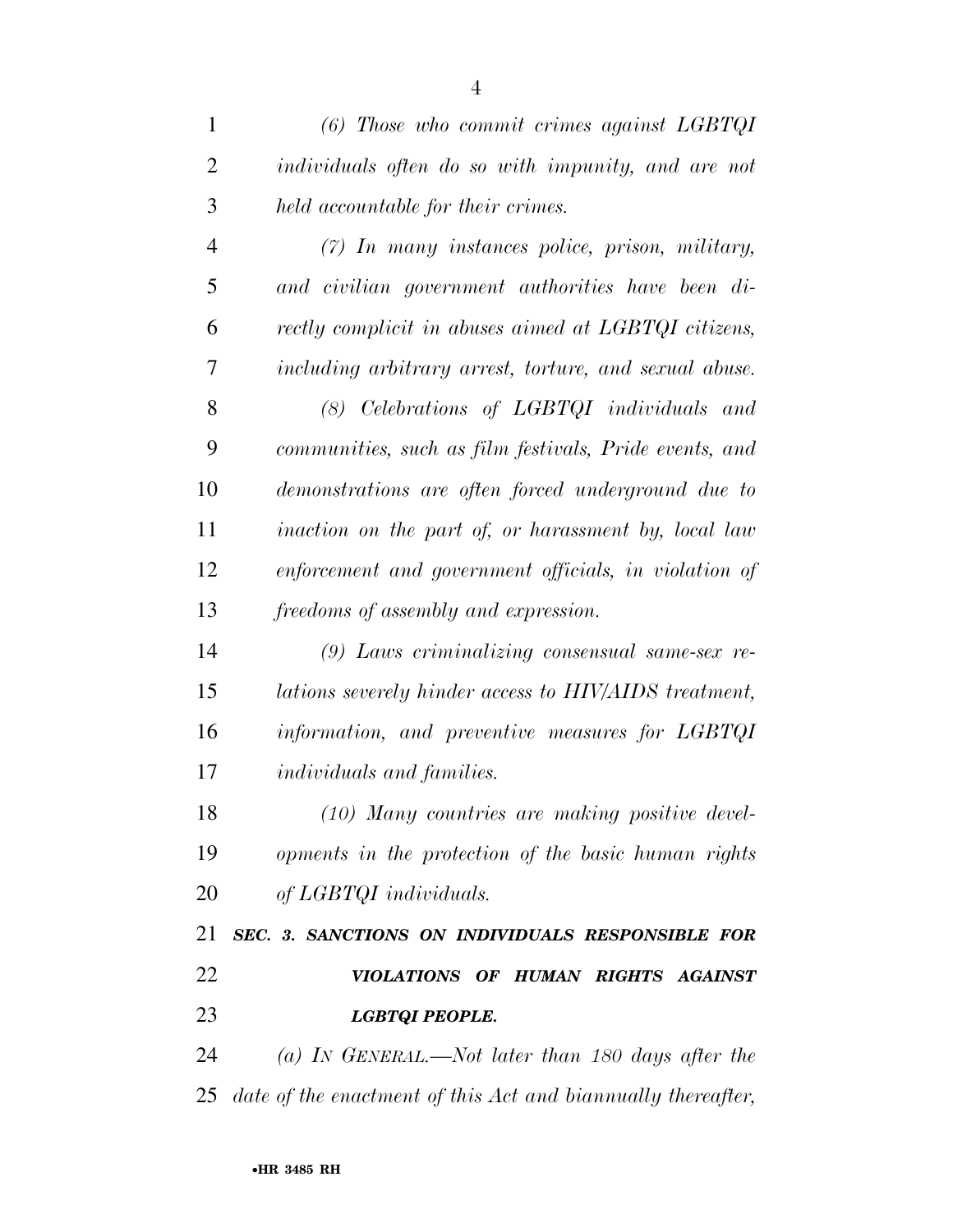| $\mathbf{1}$   | the President shall transmit to the appropriate congres-      |
|----------------|---------------------------------------------------------------|
| $\overline{2}$ | sional committees a list of each foreign person the President |
| 3              | determines, based on credible information, including infor-   |
| 4              | mation obtained by other countries or by nongovernmental      |
| 5              | organizations that monitor violations of human rights—        |
| 6              | $(1)$ is responsible for or complicit in, with re-            |
| 7              | spect to persons based on actual or perceived sexual          |
| 8              | orientation, gender identity, or sex characteristics-         |
| 9              | $(A)$ cruel, inhuman, or degrading treatment                  |
| 10             | or punishment;                                                |
| 11             | (B) prolonged detention without charges                       |
| 12             | and trial;                                                    |
| 13             | $(C)$ causing the disappearance of such per-                  |
| 14             | sons by the abduction and clandestine detention               |
| 15             | of such persons; or                                           |
| 16             | $(D)$ other flagrant denial of the right to life,             |
| 17             | <i>liberty, or the security of such persons;</i>              |
| 18             | $(2)$ acted as an agent of or on behalf of a foreign          |
| 19             | person in a matter relating to an activity described          |
| 20             | in paragraph $(1)$ ; or                                       |
| 21             | $(3)$ is responsible for or complicit in inciting a           |
| 22             | foreign person to engage in an activity described in          |
| 23             | paragraph (1).                                                |
| 24             | (b) FORM; UPDATES; REMOVAL.—                                  |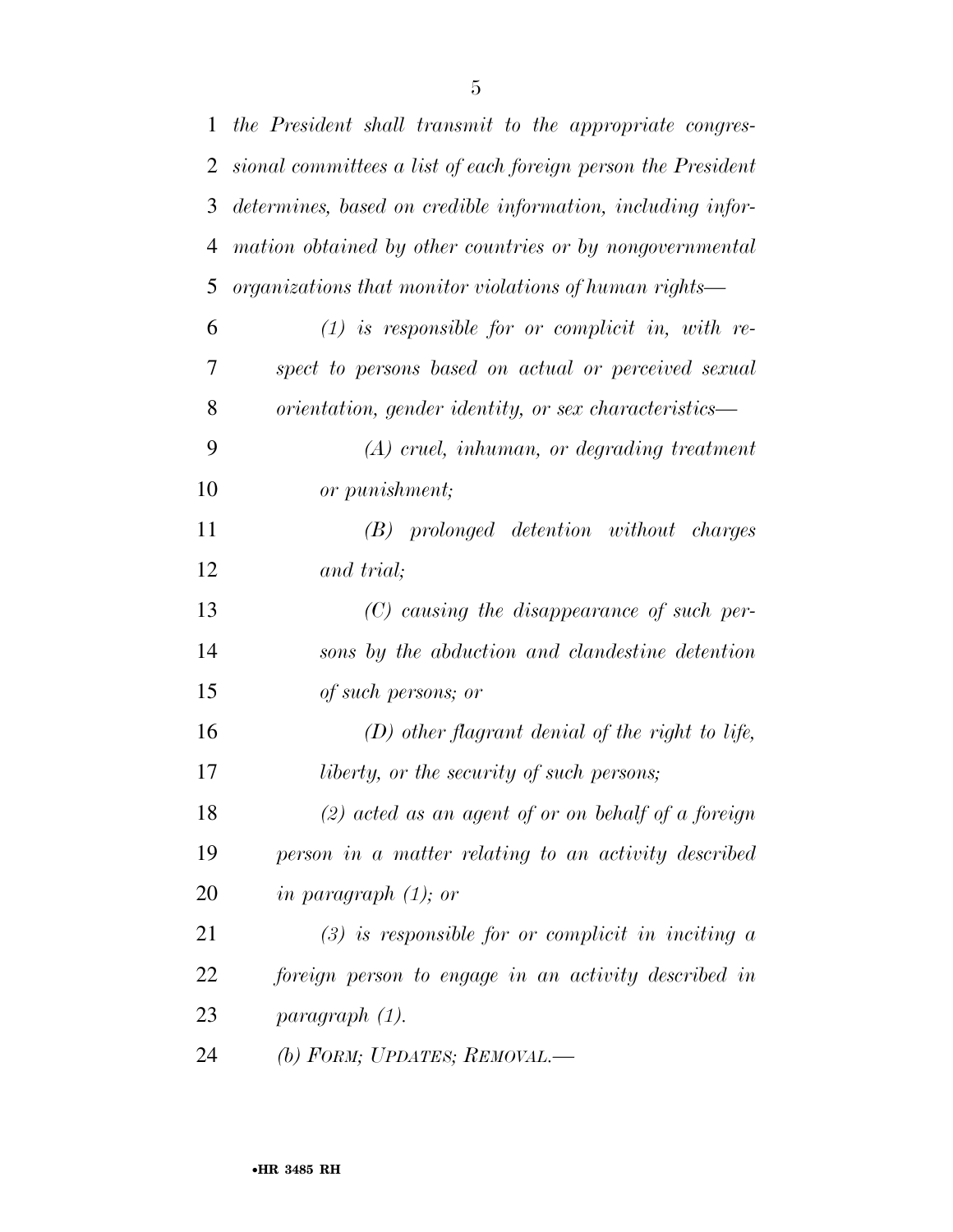| $\mathbf{1}$   | $(1)$ FORM.—The list required by subsection $(a)$             |
|----------------|---------------------------------------------------------------|
| $\overline{2}$ | shall be transmitted in unclassified form and pub-            |
| 3              | lished in the Federal Register without regard to the          |
| $\overline{4}$ | requirements of section $222(f)$ of the Immigration and       |
| 5              | Nationality Act $(8 \text{ U.S.C. } 1202(f))$ with respect to |
| 6              | confidentiality of records pertaining to the issuance         |
| 7              | or refusal of visas or permits to enter the United            |
| 8              | States, except that the President may include a for-          |
| 9              | eign person in a classified, unpublished annex to such        |
| 10             | list if the President—                                        |
| 11             | $(A)$ determines that—                                        |
| 12             | $(i)$ it is vital for the national security                   |
| 13             | interests of the United States to do so; and                  |
| 14             | $(ii)$ the use of such annex, and the in-                     |
| 15             | clusion of such person in such annex, would                   |
| 16             | not undermine the overall purpose of this                     |
| 17             | section to publicly identify foreign persons                  |
| 18             | engaging in the conduct described in sub-                     |
| 19             | section $(a)$ in order to increase account-                   |
| 20             | ability for such conduct; and                                 |
| 21             | $(B)$ not later than 15 days before including                 |
| 22             | such person in a classified annex, provides to the            |
| 23             | appropriate congressional committees notice of,               |
| 24             | and a justification for, including or continuing              |
| 25             | to include each foreign person in such annex de-              |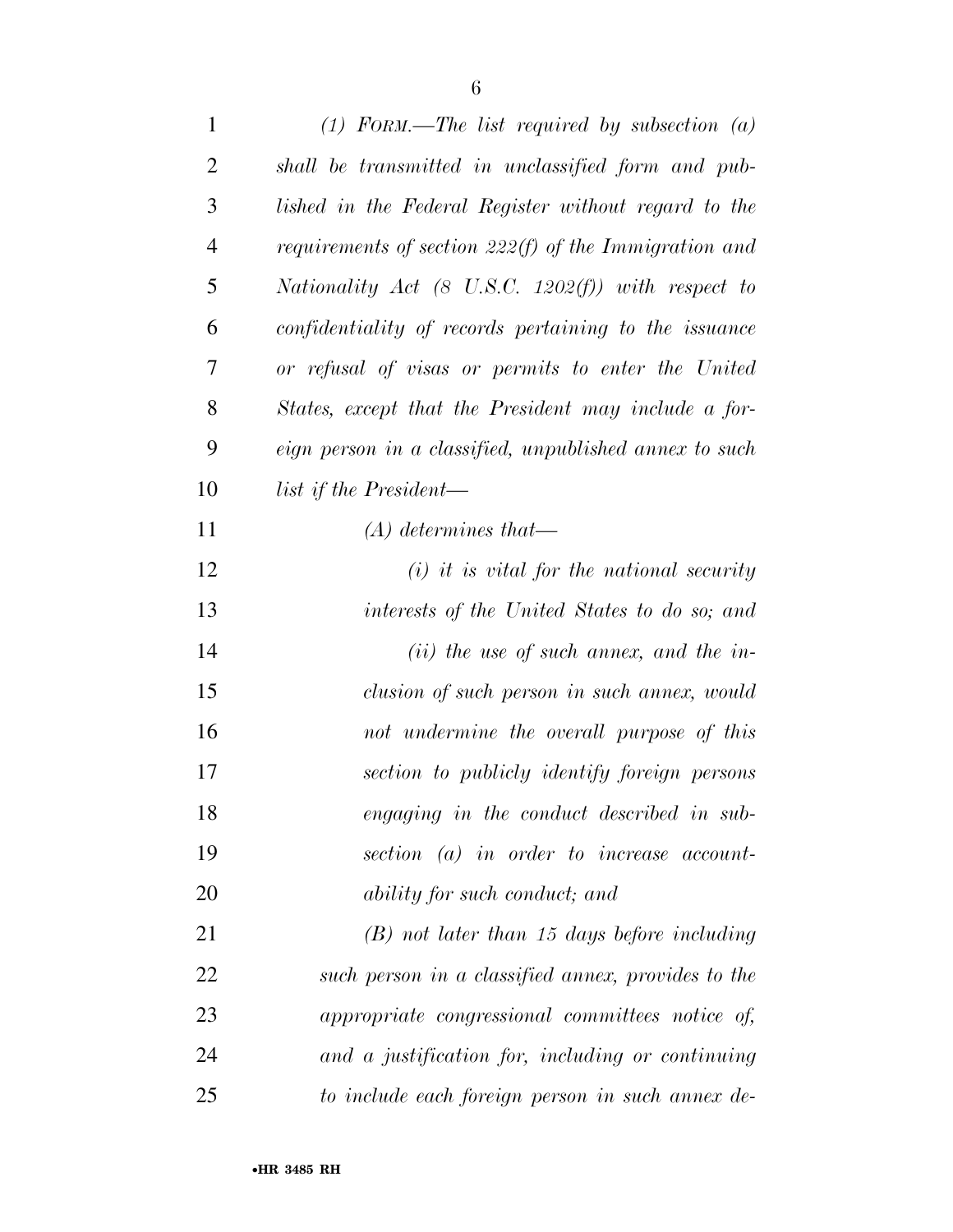| $\mathbf{1}$   | spite the existence of any publicly available cred-      |
|----------------|----------------------------------------------------------|
| $\overline{2}$ | ible information indicating that each such for-          |
| 3              | eign person engaged in an activity described in          |
| $\overline{4}$ | subsection $(a)$ .                                       |
| 5              | (2) UPDATES.—The President shall transmit to             |
| 6              | the appropriate congressional committees an update       |
| 7              | of the list required by subsection $(a)$ as new informa- |
| 8              | tion becomes available.                                  |
| 9              | $(3)$ REMOVAL.—A foreign person may be re-               |
| 10             | moved from the list required by subsection $(a)$ if the  |
| 11             | President determines and reports to the appropriate      |
| 12             | congressional committees not later than 15 days be-      |
| 13             | fore the removal of such person from such list that—     |
| 14             | $(A)$ credible information exists that such              |
| 15             | person did not engage in the activity for which          |
| 16             | the person was included in such list;                    |
| 17             | (B) such person has been prosecuted appro-               |
| 18             | priately for the activity in which such person en-       |
| 19             | gaged; or                                                |
| 20             | $(C)$ such person has credibly demonstrated a            |
| 21             | significant change in behavior, has paid an ap-          |
| 22             | propriate consequence for the activities in which        |
| 23             | such person engaged, and has credibly committed          |
| 24             | to not engage in an activity described in sub-           |
| 25             | section $(a)$ .                                          |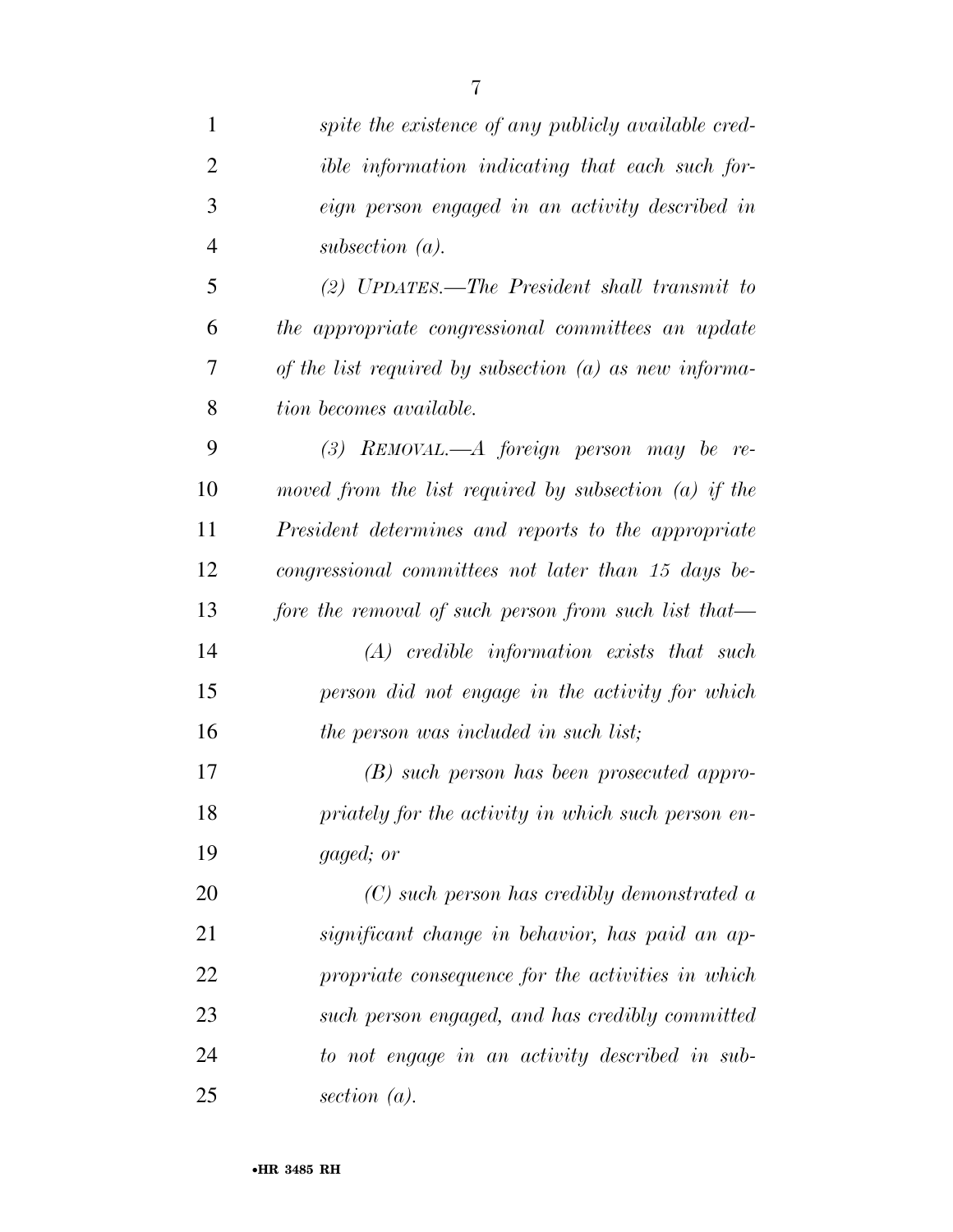*(c) PUBLIC SUBMISSION OF INFORMATION.—The President shall issue public guidance, including through United States diplomatic and consular posts, setting forth the manner by which the names of foreign persons that may meet the criteria to be included on the list required by sub- section (a) may be submitted to the Department of State for evaluation.* 

 *(d) REQUESTS FROM CHAIR AND RANKING MEMBER OF APPROPRIATE CONGRESSIONAL COMMITTEES.—* 

 *(1) CONSIDERATION OF INFORMATION.—In addi- tion to the guidance issued pursuant to subsection (c), the President shall also consider information provided by the Chair or Ranking Member of each of the ap- propriate congressional committees in determining whether to include a foreign person in the list re-quired by subsection (a).* 

 *(2) REQUESTS.—Not later than 120 days after receiving a written request from the Chair or Rank- ing Member of one of the appropriate congressional committees with respect to whether a foreign person meets the criteria for being included in the list re- quired by subsection (a), the President shall transmit a response to such Chair or Ranking Member, as the case may be, with respect to the President's deter-mination relating to such foreign person.*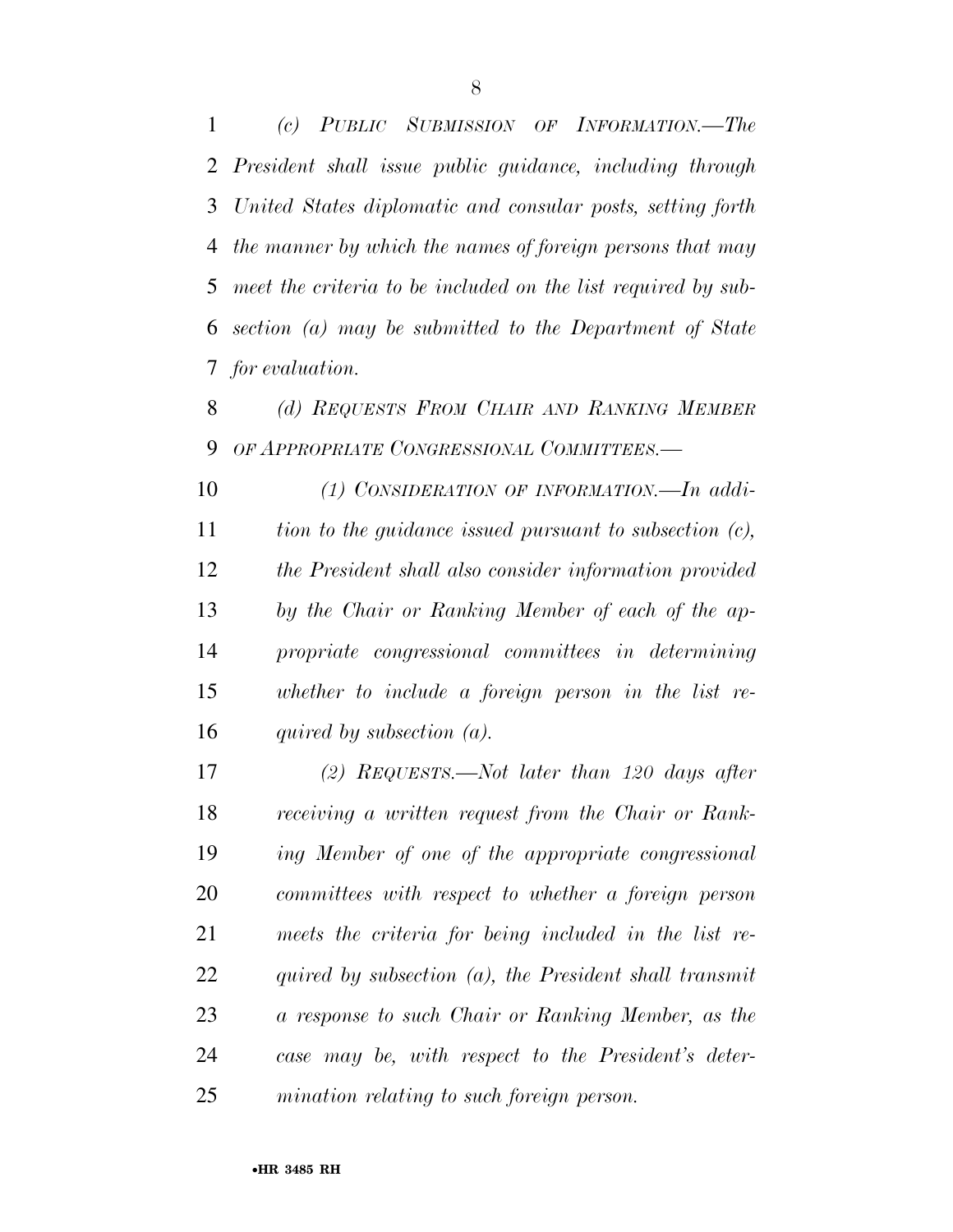| $\mathbf{1}$   | $(3)$ REMOVAL.—If the President removes from             |
|----------------|----------------------------------------------------------|
| $\overline{2}$ | the list required by subsection $(a)$ a foreign person   |
| 3              | that had been included in such list pursuant to a re-    |
| $\overline{4}$ | quest under paragraph (2), the President shall pro-      |
| 5              | vide to the relevant Chair or Ranking Member of one      |
| 6              | of the appropriate congressional committees any in-      |
| 7              | formation that contributed to such decision.             |
| 8              | $(4)$ FORM.—The President may transmit a re-             |
| 9              | sponse required by paragraph $(2)$ or paragraph $(3)$ in |
| 10             | classified form if the President determines that it is   |
| 11             | necessary for the national security interests of the     |
| 12             | United States to do so.                                  |
| 13             | (e) INADMISSIBILITY OF CERTAIN INDIVIDUALS.—             |
| 14             | (1) INELIGIBILITY FOR VISAS AND ADMISSION TO             |
| 15             | THE UNITED STATES.—A foreign person on the list          |
| 16             | required by subsection $(a)$ , and each immediate fam-   |
| 17             | <i>ily member of such person, is</i> —                   |
| 18             | (A) inadmissible to the United States;                   |
| 19             | $(B)$ ineligible to receive a visa or other doc-         |
| 20             | umentation to enter the United States; and               |
| 21             | $(C)$ otherwise ineligible to be admitted or             |
| 22             | paroled into the United States or to receive any         |
| 23             | other benefit under the Immigration and Nation-          |
| 24             | ality Act (8 U.S.C. 1101 et seq.).                       |
| 25             | (2) CURRENT VISAS REVOKED.—                              |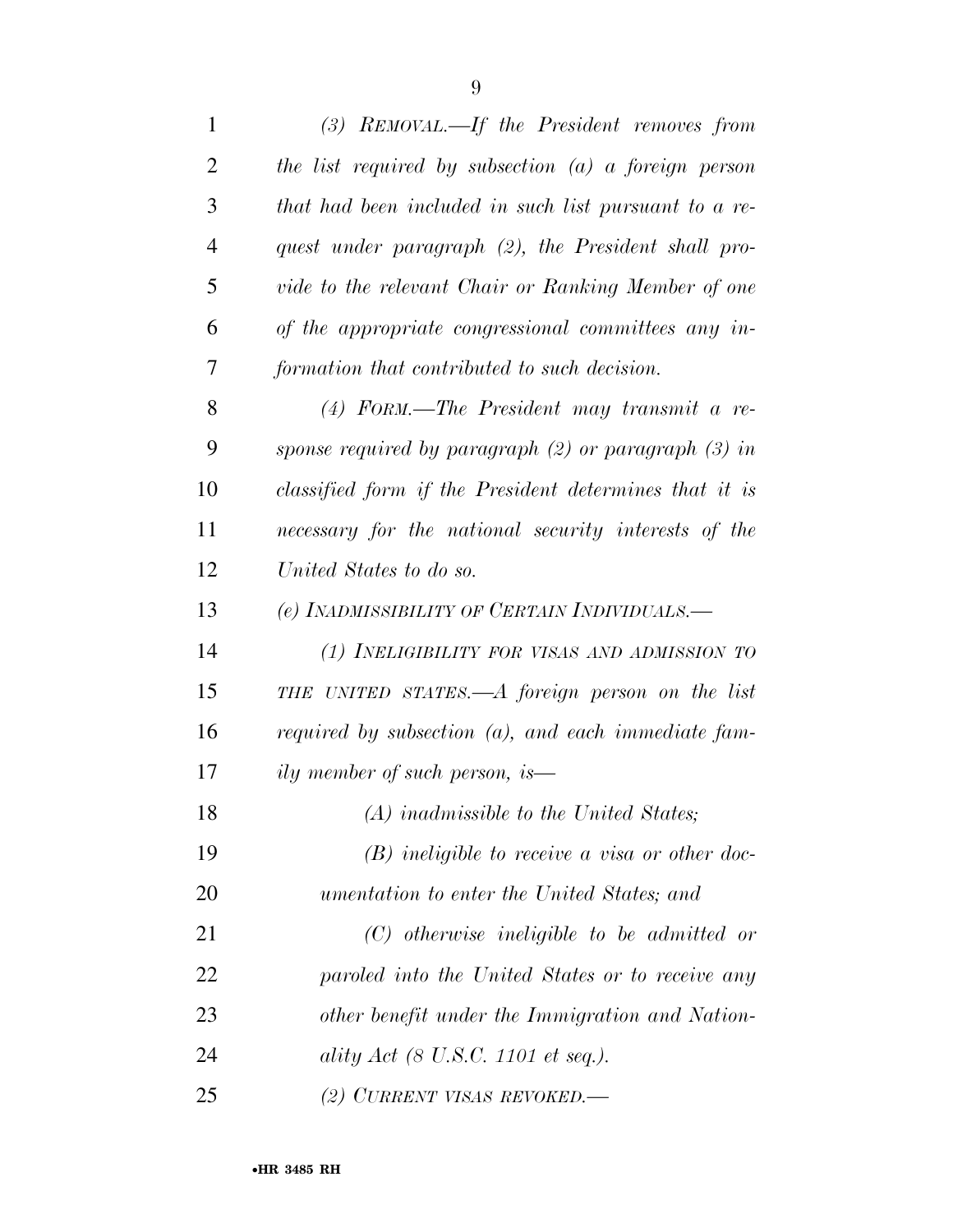| $\mathbf{1}$   | $(A)$ In GENERAL.—The issuing consular of-            |
|----------------|-------------------------------------------------------|
| $\overline{2}$ | ficer or the Secretary of State, (or a designee of    |
| 3              | the Secretary of State) shall, in accordance with     |
| $\overline{4}$ | section $221(i)$ of the Immigration and Nation-       |
| 5              | ality Act (8 U.S.C. 1201(i)), revoke any visa or      |
| 6              | other entry documentation issued to a foreign         |
| 7              | person on the list required by subsection $(a)$ and   |
| 8              | to each immediate family member of such person        |
| 9              | regardless of when the visa or other entry docu-      |
| 10             | mentation is issued.                                  |
| 11             | $(B)$ EFFECT OF REVOCATION.—A revocation              |
| 12             | under subparagraph $(A)$ shall—                       |
| 13             | $(i)$ take effect immediately; and                    |
| 14             | ( <i>ii</i> ) automatically cancel any other          |
| 15             | valid visa or entry documentation that is in          |
| 16             | the foreign person's possession.                      |
| 17             | (C)<br>REGULATIONS REQUIRED.—Not<br>later             |
| 18             | than 180 days after the date of the enactment of      |
| 19             | this Act, the Secretary of State shall prescribe      |
| 20             | such regulations as are necessary to carry out        |
| 21             | <i>this subsection.</i>                               |
| 22             | (3) SENSE OF CONGRESS WITH RESPECT TO AD-             |
| 23             | DITIONAL SANCTIONS.—It is the sense of Congress that  |
| 24             | the President should impose additional targeted sanc- |
| 25             | tions with respect to foreign persons on the list re- |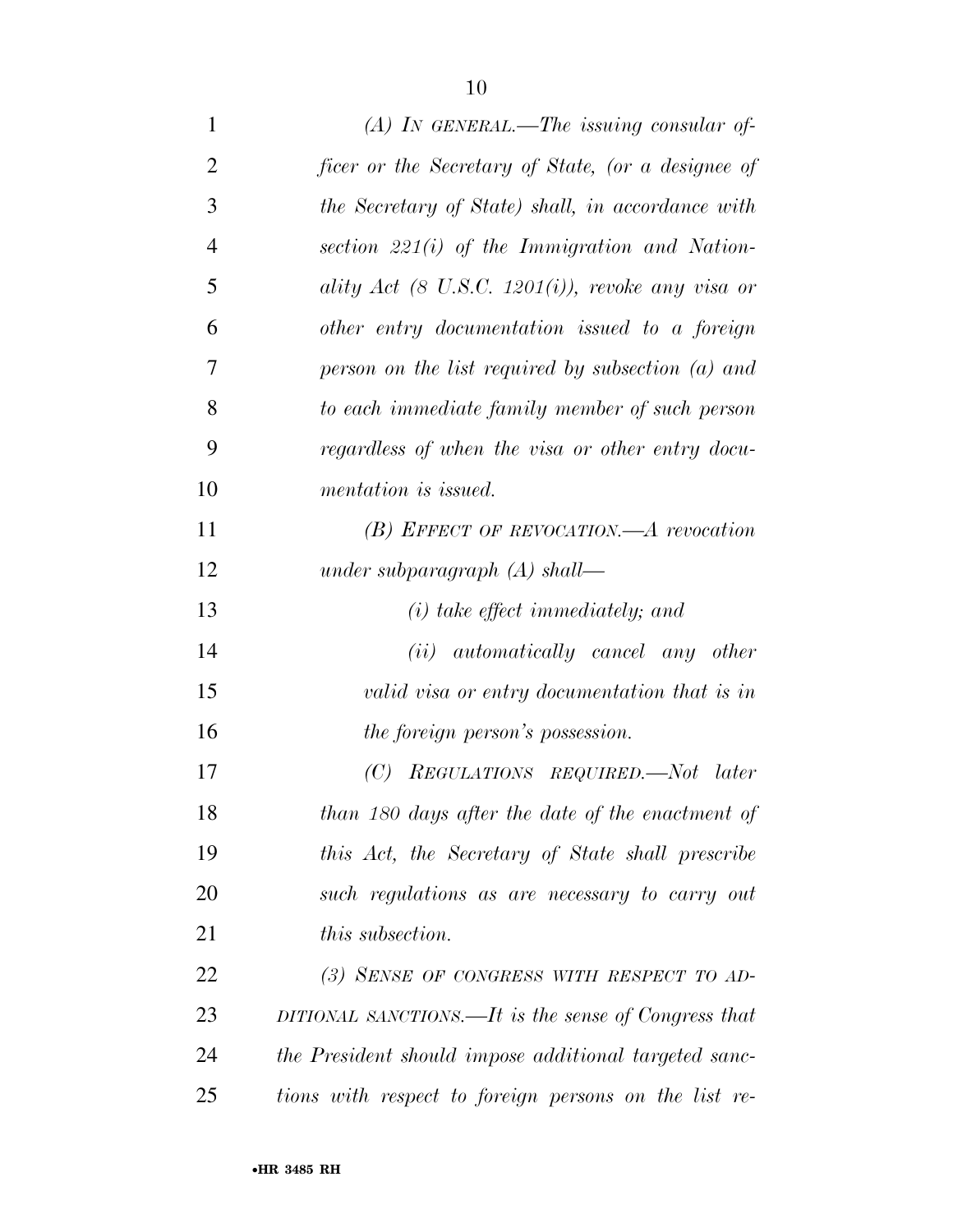| $\mathbf{1}$   | quired by subsection $(a)$ to push for accountability for  |
|----------------|------------------------------------------------------------|
| $\overline{2}$ | flagrant denials of the right to life, liberty, or the se- |
| 3              | curity of the person, through the use of designations      |
| $\overline{4}$ | and targeted sanctions provided for such conduct           |
| 5              | under other existing authorities.                          |
| 6              | (4) WAIVERS IN THE INTEREST OF NATIONAL SE-                |
| 7              | $\textit{CURITY}$ .                                        |
| 8              | $(A)$ In GENERAL.—The President may                        |
| 9              | waive the application of paragraph $(1)$ or $(2)$          |
| 10             | with respect to a foreign person included in the           |
| 11             | list required by subsection $(a)$ if the President         |
| 12             | determines and transmits to the appropriate                |
| 13             | congressional committees notice and justification,         |
| 14             | that such a waiver—                                        |
| 15             | $(i)$ is necessary to permit the United                    |
| 16             | States to comply with the Agreement be-                    |
| 17             | tween the United Nations and the United                    |
| 18             | States of America regarding the Head-                      |
| 19             | quarters of the United Nations, signed June                |
| 20             | 26, 1947, and entered into force November                  |
| 21             | 21, 1947, or other applicable international                |
| 22             | <i>obligations of the United States; or</i>                |
| 23             | $(ii)$ is in the national security interests               |
| 24             | of the United States.                                      |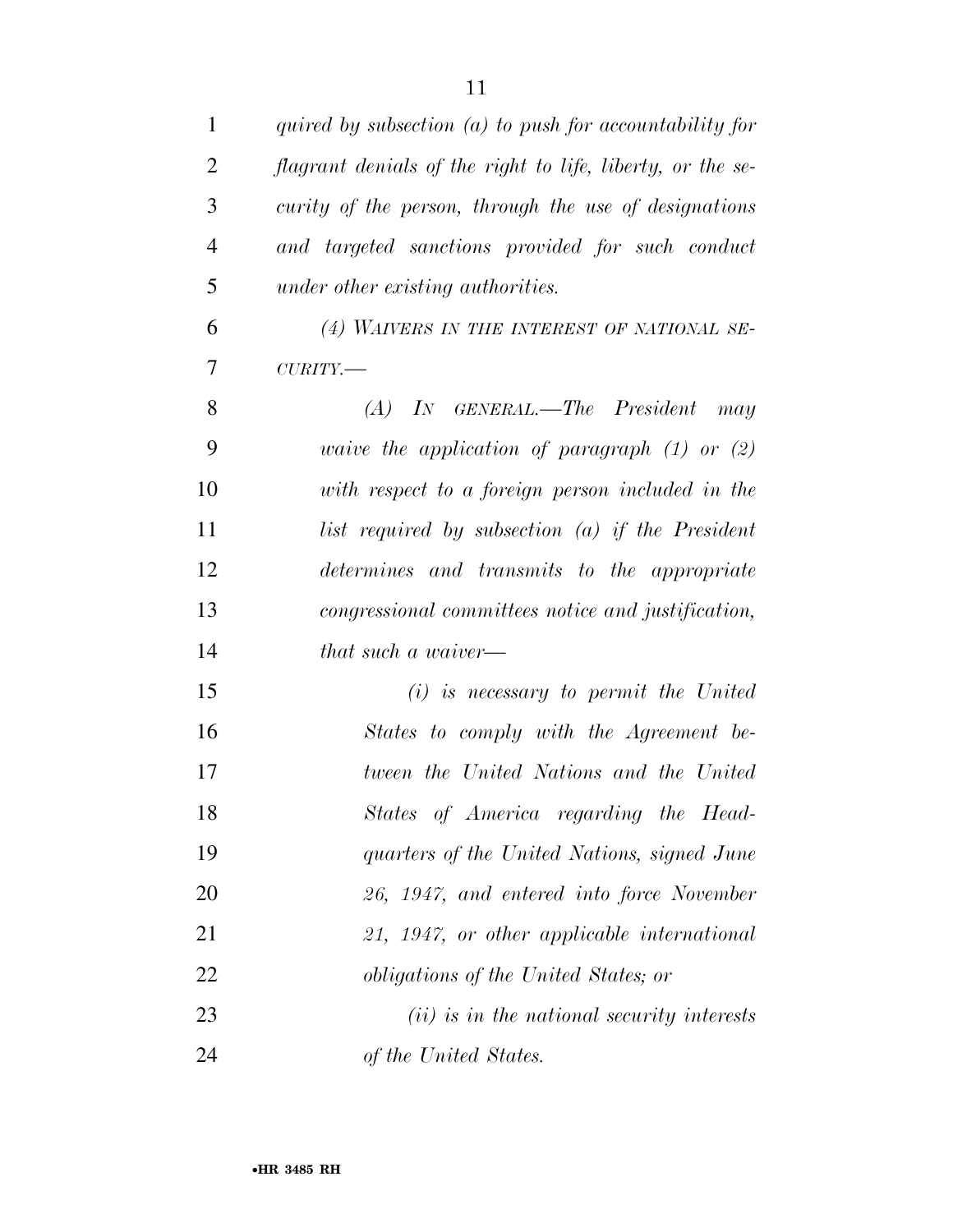| $\mathbf{1}$   | (B)<br>TIMING OF CERTAIN WAIVERS.—A                        |
|----------------|------------------------------------------------------------|
| $\overline{2}$ | <i>waiver pursuant to a determination under clause</i>     |
| 3              | $(ii)$ of subparagraph $(A)$ shall be transmitted not      |
| $\overline{4}$ | later than 15 days before the granting of such             |
| 5              | <i>waiver.</i>                                             |
| 6              | (f) REPORT TO CONGRESS.—Not later than one year            |
| 7              | after the date of the enactment of this Act and annually   |
| 8              | thereafter, the President, acting through the Secretary of |
| 9              | State, shall submit to the appropriate congressional com-  |
| 10             | mittees a report on—                                       |
| 11             | $(1)$ the actions taken to carry out this section,         |
| 12             | $including-$                                               |
| 13             | $(A)$ the number of foreign persons added to               |
| 14             | or removed from the list required by subsection            |
| 15             | $(a)$ during the year preceding each such report,          |
| 16             | the dates on which such persons were so added              |
| 17             | or removed, and the reasons for so adding or re-           |
| 18             | moving such persons; and                                   |
| 19             | $(B)$ an analysis that compares increases or               |
| 20             | decreases in the number of such persons added or           |
| 21             | removed year-over-year and the reasons therefor;           |
| 22             | and                                                        |
| 23             | $(2)$ any efforts by the President to coordinate           |
| 24             | with the governments of other countries, as appro-         |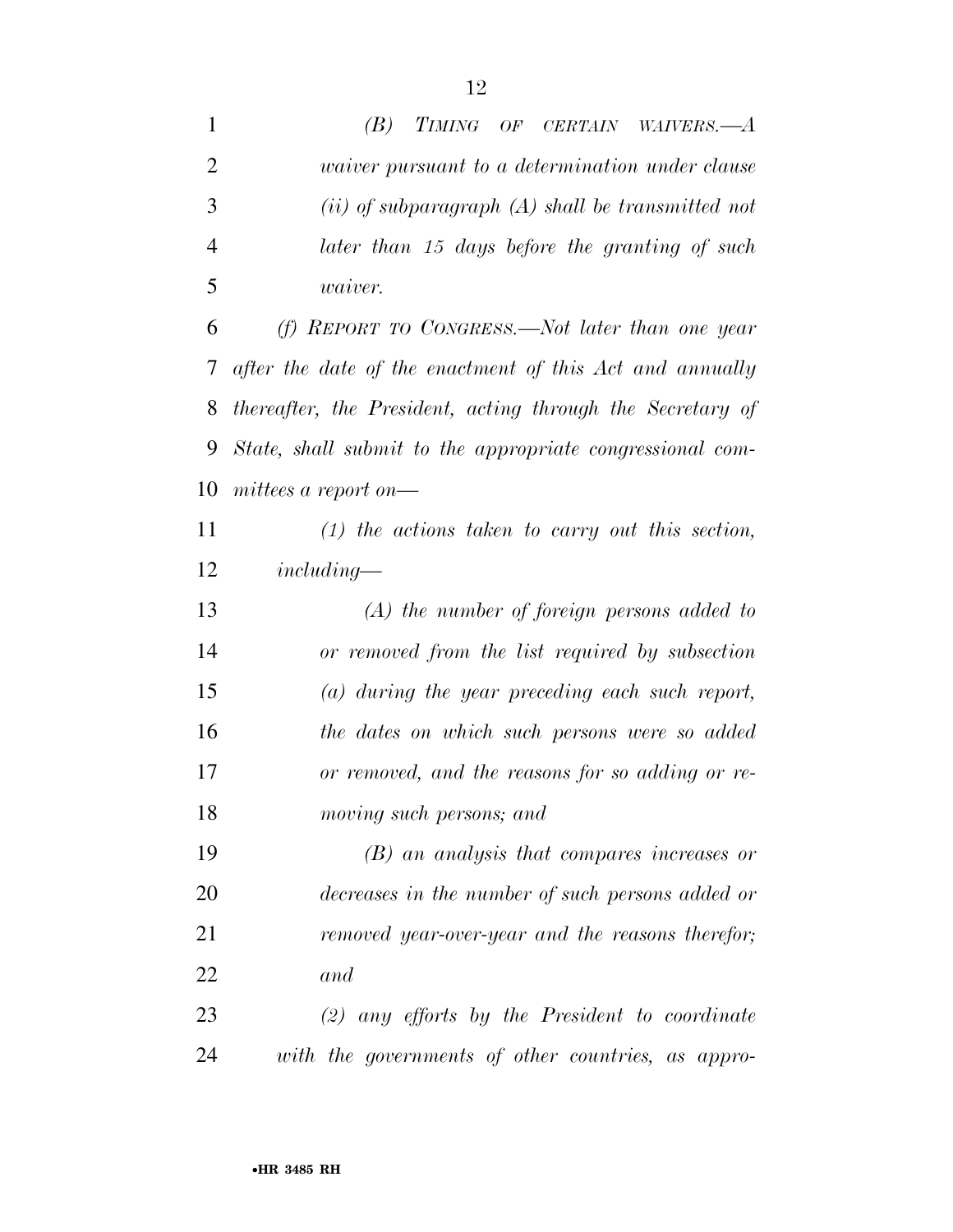| 1              | priate, to impose sanctions that are similar to the      |
|----------------|----------------------------------------------------------|
| $\overline{2}$ | sanctions imposed under this section.                    |
| 3              | (g) DEFINITIONS.—In this section:                        |
| $\overline{4}$ | APPROPRIATE CONGRESSIONAL<br>(1)<br>COMMIT-              |
| 5              | TEES.—The term "appropriate congressional commit-        |
| 6              | tees" means—                                             |
| 7              | (A) the Committee on Armed Services, the                 |
| 8              | Committee on Foreign Affairs, the Committee on           |
| 9              | Homeland Security, and the Committee on the              |
| 10             | Judiciary of the House of Representatives; and           |
| 11             | (B) the Committee on Armed Services, the                 |
| 12             | Committee on Foreign Relations, the Committee            |
| 13             | on Homeland Security and Governmental Af-                |
| 14             | fairs, and the Committee on the Judiciary of the         |
| 15             | Senate.                                                  |
| 16             | (2) IMMEDIATE FAMILY MEMBER.—The<br>term                 |
| 17             | "immediate family member" has the meaning given          |
| 18             | such term for purposes of section $7031(c)$ of division  |
| 19             | K of the Consolidated Appropriations Act, 2021.          |
| 20             | SEC. 4. DISCRIMINATION RELATED TO SEXUAL ORIENTA-        |
| 21             | TION, GENDER IDENTITY, OR SEX CHARAC-                    |
| 22             | <b>TERISTICS.</b>                                        |
| 23             | (a) TRACKING VIOLENCE OR CRIMINALIZATION RE-             |
| 24             | LATED TO SEXUAL ORIENTATION OR GENDER IDENTITY.-         |
|                | 25 The Assistant Secretary of State for Democracy, Human |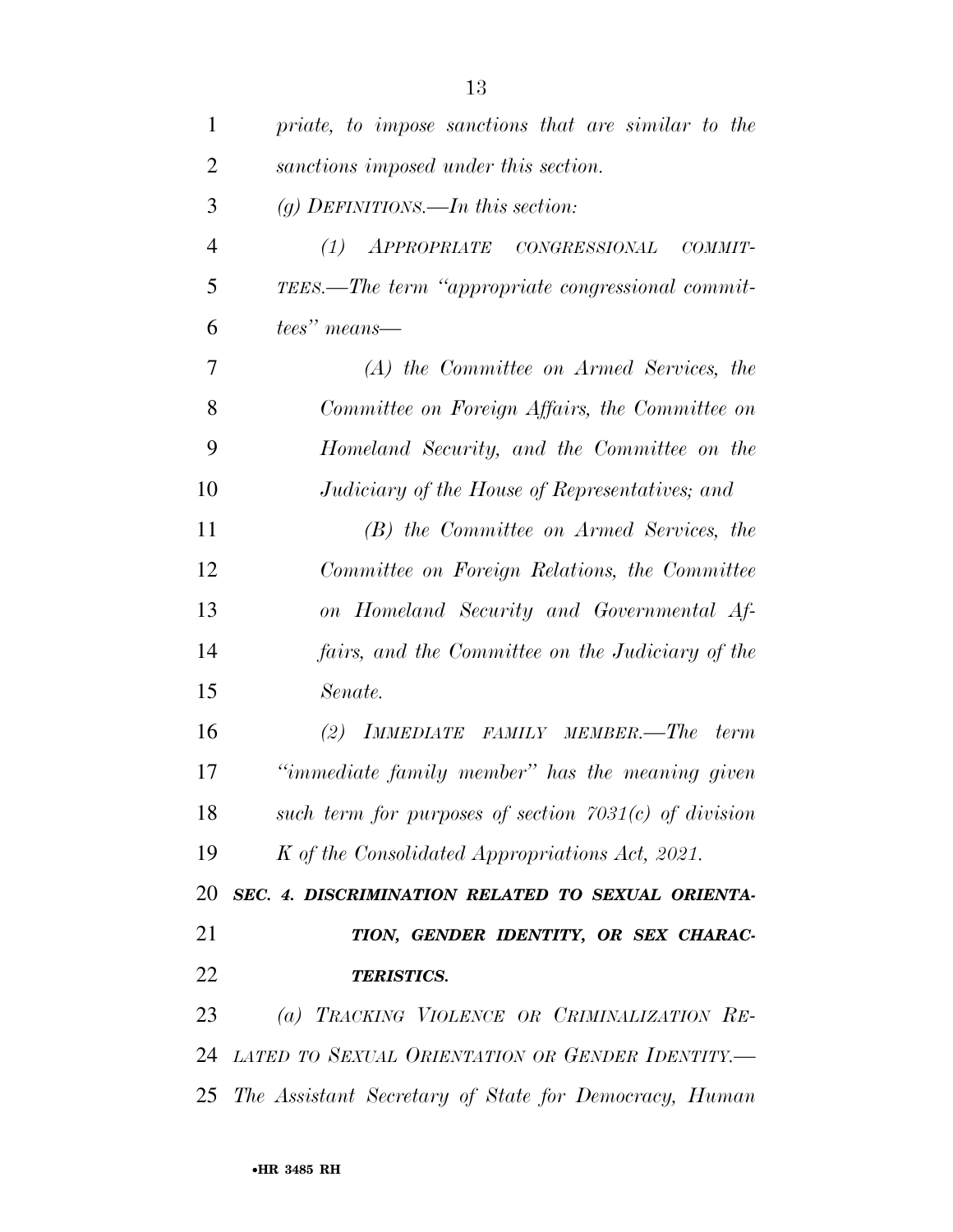*Rights, and Labor shall designate a Bureau-based senior* 

*officer or officers who shall be responsible for tracking vio-*

| 3  | lence, criminalization, and restrictions on the enjoyment of    |
|----|-----------------------------------------------------------------|
| 4  | fundamental freedoms in foreign countries based on actual       |
| 5  | or perceived sexual orientation, gender identity, or sex char-  |
| 6  | <i>acteristics.</i>                                             |
| 7  | (b) ANNUAL COUNTRY REPORTS ON HUMAN RIGHTS                      |
| 8  | PRACTICES.—The Foreign Assistance Act of 1961 is amend-         |
| 9  | $ed$ —                                                          |
| 10 | (1) in section 116(d) (22 U.S.C. 2151n(d))—                     |
| 11 | $(A)$ in paragraph $(11)(C)$ , by striking                      |
| 12 | "and" after the semicolon at the end;                           |
| 13 | $(B)$ in paragraph $(12)$ —                                     |
| 14 | $(i)$ in subparagraph $(B)$ , by striking                       |
| 15 | "and" after the semicolon at the end; and                       |
| 16 | (ii) in subparagraph $(C)(ii)$ , by strik-                      |
| 17 | ing the period at the end and inserting $\dddot{\phantom{2}}$ ; |
| 18 | $and$ "; and                                                    |
| 19 | $(C)$ by adding at the end the following new                    |
| 20 | paragraph:                                                      |
| 21 | $\lq(13)$ wherever applicable, information relating             |
| 22 | to violence or discrimination that affects fundamental          |
| 23 | freedoms, including widespread or systematic viola-             |
| 24 | tion of the freedoms of expression, association, or as-         |
| 25 | sembly, of individuals in foreign countries that is             |
|    |                                                                 |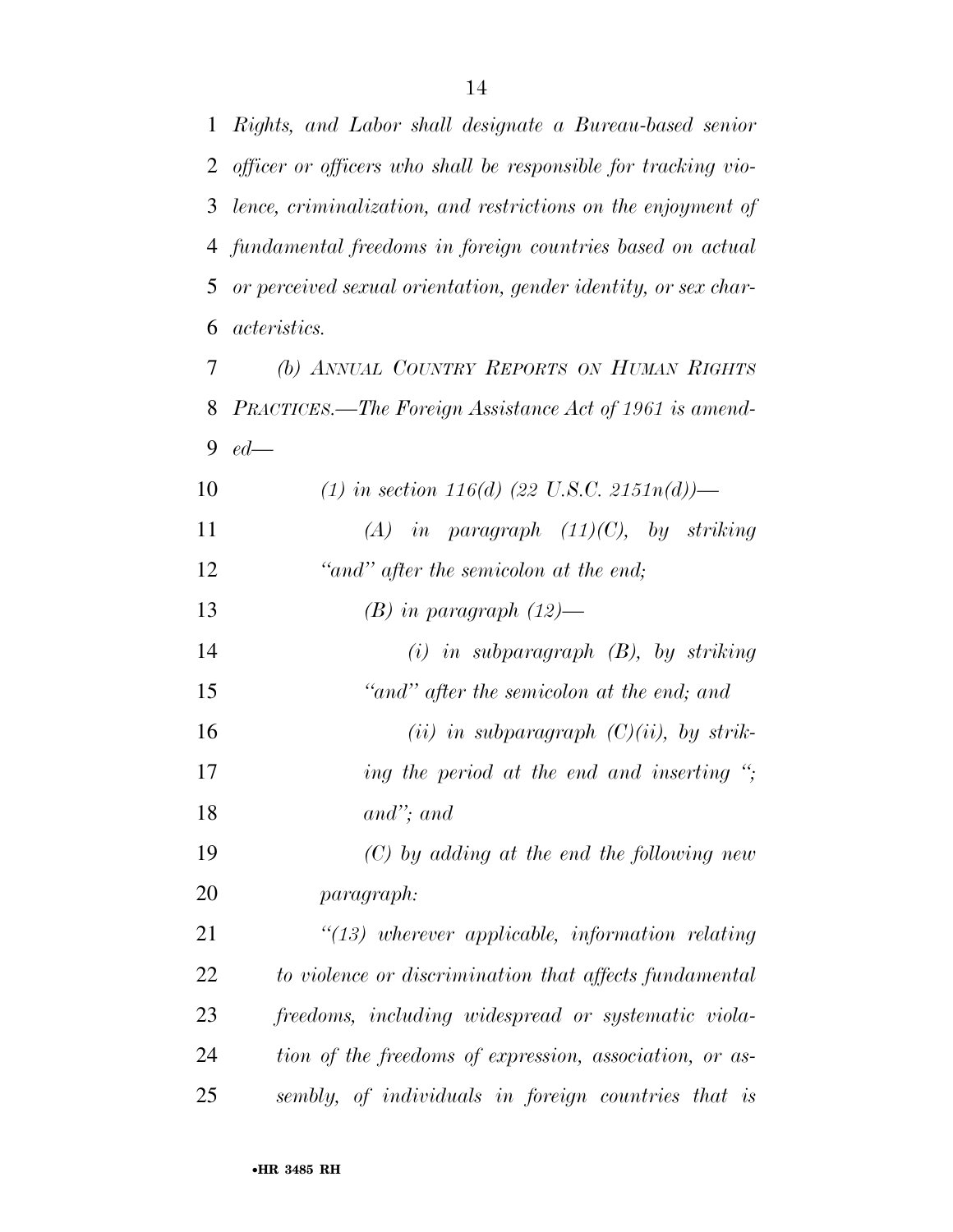| $\mathbf{1}$   | based on actual or perceived sexual orientation, gen-           |
|----------------|-----------------------------------------------------------------|
| $\overline{2}$ | der identity, or sex characteristics."; and                     |
| 3              | (2) in section 502B(b) (22 U.S.C. 2304(b)), by                  |
| 4              | inserting after the ninth sentence the following new            |
| 5              | sentence: "Wherever applicable, such report shall also          |
| 6              | include information relating to violence or discrimi-           |
| 7              | nation that affects the fundamental freedoms, includ-           |
| 8              | ing widespread or systematic violation of the freedoms          |
| 9              | of expression, association, or assembly, of individuals         |
| 10             | in foreign countries that is based on actual or per-            |
| 11             | <i>ceived sexual orientation, gender identity, or sex char-</i> |
| 12             | <i>acteristics.</i> ".                                          |